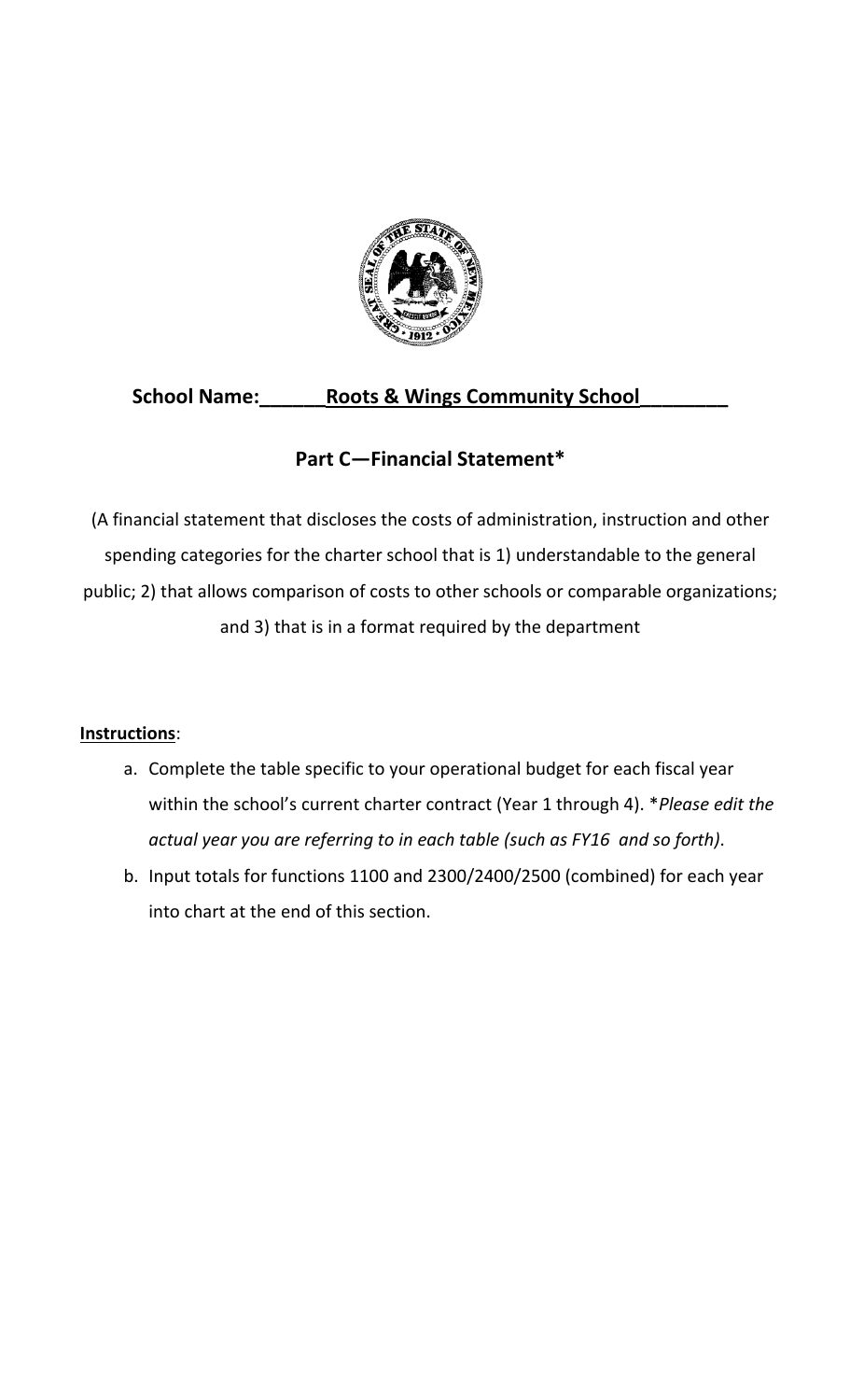# **2016-17**

| <b>Function</b>                                                                                                                                                                                             | <b>Function Name</b>                 | <b>Example of Expenditures by Function</b>                                                            | Percentage (%) | Amount    |
|-------------------------------------------------------------------------------------------------------------------------------------------------------------------------------------------------------------|--------------------------------------|-------------------------------------------------------------------------------------------------------|----------------|-----------|
| 1100                                                                                                                                                                                                        | Direct Instruction                   | Teachers, EAs, Instructional Coaches, etc.                                                            | 48%            | \$223,804 |
| 2100                                                                                                                                                                                                        | <b>Student Support</b>               | Social Workers, Counseling, Ancillary Services,<br>etc.                                               | 1.8%           | \$8,584   |
| 2200                                                                                                                                                                                                        | Instructional<br>Support             | Library/Media Services, Instructional-Related<br>Technology, Academic Student Assessment,<br>etc.     | 0.2%           | \$716     |
| 2300                                                                                                                                                                                                        | Central<br>Administration            | Governance Council, Executive Administration,<br>Community Relations, etc.                            | 2%             | \$8,492   |
| 2400                                                                                                                                                                                                        | School<br>Administration             | School Administrator, etc.                                                                            | 25%            | \$119,784 |
| 2500                                                                                                                                                                                                        | <b>Central Services</b>              | Business Manager, Human Resources, Printing,<br>Technology Services, etc.                             | 12%            | \$55,481  |
| 2600                                                                                                                                                                                                        | Maintenance and<br><b>Operations</b> | Maintenance and Operations of Buildings,<br>Upkeep of Grounds and Vehicles, Security,<br>Safety, Etc. | 11%            | \$51,161  |
|                                                                                                                                                                                                             | All Other<br><b>Function Codes</b>   |                                                                                                       | 0%             | \$0       |
| <b>Grand Total</b>                                                                                                                                                                                          |                                      |                                                                                                       | 100%           | \$468,022 |
| Total Amount of Operational Dollars Going Directly to Supporting Student<br>Success (includes 1100 Direct Instruction, 2100 Student Support, 2200<br>Instructional Support, and 2400 School Administration) |                                      |                                                                                                       | 75%            | \$352,888 |

## **2017-18**

| <b>Function</b>    | <b>Function Name</b>               | <b>Example of Expenditures by Function</b>                                                                                                                                                                  | Percentage (%) | <b>Amount</b> |
|--------------------|------------------------------------|-------------------------------------------------------------------------------------------------------------------------------------------------------------------------------------------------------------|----------------|---------------|
| 1100               | Direct Instruction                 | Teachers, EAs, Instructional Coaches, etc.                                                                                                                                                                  | 51%            | \$261,606     |
| 2100               | <b>Student Support</b>             | Social Workers, Counseling, Ancillary Services,<br>etc.                                                                                                                                                     | 1%             | \$4,894       |
| 2200               | Instructional<br>Support           | Library/Media Services, Instructional-Related<br>Technology, Academic Student Assessment,<br>etc.                                                                                                           | 1%             | \$2,644       |
| 2300               | Central<br>Administration          | Governance Council, Executive Administration,<br>Community Relations, etc.                                                                                                                                  | 19%            | \$98,313      |
| 2400               | School<br>Administration           | School Administrator, etc.                                                                                                                                                                                  | 5%             | \$26,281      |
| 2500               | <b>Central Services</b>            | Business Manager, Human Resources, Printing,<br>Technology Services, etc.                                                                                                                                   | 12%            | \$62,703      |
| 2600               | Maintenance and<br>Operations      | Maintenance and Operations of Buildings,<br>Upkeep of Grounds and Vehicles, Security,<br>Safety, Etc.                                                                                                       | 10%            | \$51,180      |
|                    | All Other<br><b>Function Codes</b> |                                                                                                                                                                                                             | 1%             | \$4,680       |
| <b>Grand Total</b> |                                    |                                                                                                                                                                                                             | 100%           | \$512,301     |
|                    |                                    | Total Amount of Operational Dollars Going Directly to Supporting Student<br>Success (includes 1100 Direct Instruction, 2100 Student Support, 2200<br>Instructional Support, and 2400 School Administration) | 58%            | \$295,425     |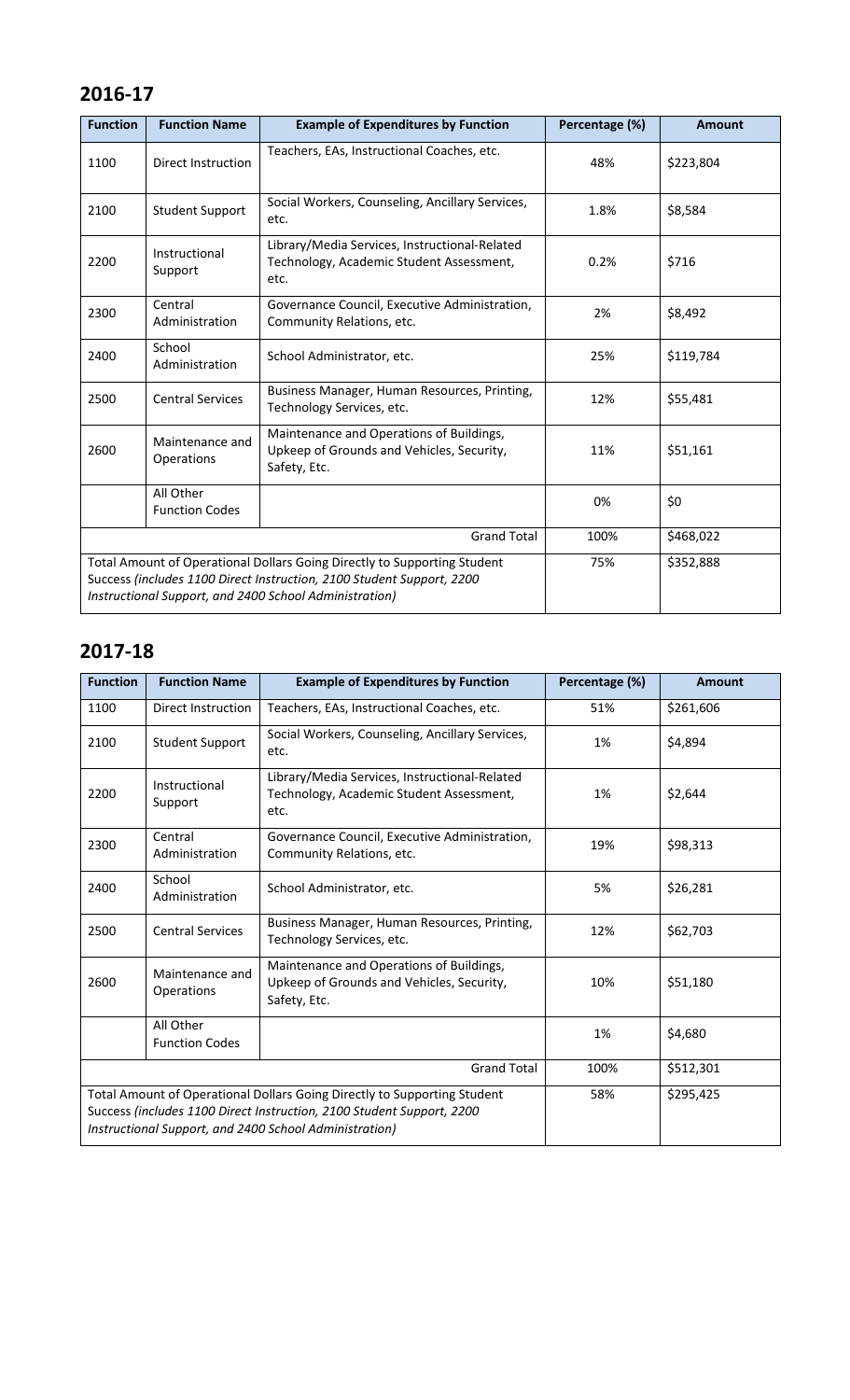## **2018-19**

| <b>Function</b>                                                                                                                                                                                              | <b>Function Name</b>               | <b>Example of Expenditures by Function</b>                                                            | Percentage (%) | <b>Amount</b> |
|--------------------------------------------------------------------------------------------------------------------------------------------------------------------------------------------------------------|------------------------------------|-------------------------------------------------------------------------------------------------------|----------------|---------------|
| 1100                                                                                                                                                                                                         | <b>Direct Instruction</b>          | Teachers, EAs, Instructional Coaches, etc.                                                            | 47%            | \$244,970     |
| 2100                                                                                                                                                                                                         | <b>Student Support</b>             | Social Workers, Counseling, Ancillary Services,<br>etc.                                               | 3%             | \$13,098      |
| 2200                                                                                                                                                                                                         | Instructional<br>Support           | Library/Media Services, Instructional-Related<br>Technology, Academic Student Assessment,<br>etc.     | $< 1\%$        | \$1,940       |
| 2300                                                                                                                                                                                                         | Central<br>Administration          | Governance Council, Executive Administration,<br>Community Relations, etc.                            | 23%            | \$117,602     |
| 2400                                                                                                                                                                                                         | School<br>Administration           | School Administrator, etc.                                                                            | 6%             | \$29,228      |
| 2500                                                                                                                                                                                                         | <b>Central Services</b>            | Business Manager, Human Resources, Printing,<br>Technology Services, etc.                             | 11%            | \$58,723      |
| 2600                                                                                                                                                                                                         | Maintenance and<br>Operations      | Maintenance and Operations of Buildings,<br>Upkeep of Grounds and Vehicles, Security,<br>Safety, Etc. | 10%            | \$54,062      |
|                                                                                                                                                                                                              | All Other<br><b>Function Codes</b> |                                                                                                       | $< 1\%$        | \$762         |
| <b>Grand Total</b>                                                                                                                                                                                           |                                    |                                                                                                       | 100%           | \$520,385     |
| Total Amount of Operational Dollars Going Directly to Supporting Student<br>Success (includes 1100 Direct Instruction, 2100 Student Support, 2200<br>Instructional Support, and 2400 School Administration)) |                                    |                                                                                                       | 56%            | \$289,236     |

# **2019-20**

| <b>Function</b>                                                                                                                                                                                             | <b>Function Name</b>               | <b>Example of Expenditures by Function</b>                                                            | Percentage (%) | <b>Amount</b> |
|-------------------------------------------------------------------------------------------------------------------------------------------------------------------------------------------------------------|------------------------------------|-------------------------------------------------------------------------------------------------------|----------------|---------------|
| 1100                                                                                                                                                                                                        | <b>Direct Instruction</b>          | Teachers, EAs, Instructional Coaches, etc.                                                            | 50%            | \$270,209     |
| 2100                                                                                                                                                                                                        | <b>Student Support</b>             | Social Workers, Counseling, Ancillary Services,<br>etc.                                               | 4%             | 19,738        |
| 2200                                                                                                                                                                                                        | Instructional<br>Support           | Library/Media Services, Instructional-Related<br>Technology, Academic Student Assessment,<br>etc.     | $< 1\%$        | \$1,783       |
| 2300                                                                                                                                                                                                        | Central<br>Administration          | Governance Council, Executive Administration,<br>Community Relations, etc.                            | 24%            | \$126,590     |
| 2400                                                                                                                                                                                                        | School<br>Administration           | School Administrator, etc.                                                                            | 5%             | \$25,477      |
| 2500                                                                                                                                                                                                        | <b>Central Services</b>            | Business Manager, Human Resources, Printing,<br>Technology Services, etc.                             | 11%            | \$57,651      |
| 2600                                                                                                                                                                                                        | Maintenance and<br>Operations      | Maintenance and Operations of Buildings,<br>Upkeep of Grounds and Vehicles, Security,<br>Safety, Etc. | 6%             | \$33,747      |
|                                                                                                                                                                                                             | All Other<br><b>Function Codes</b> |                                                                                                       | $< 1\%$        | \$153         |
| <b>Grand Total</b>                                                                                                                                                                                          |                                    |                                                                                                       | 100%           | \$535,348     |
| Total Amount of Operational Dollars Going Directly to Supporting Student<br>Success (includes 1100 Direct Instruction, 2100 Student Support, 2200<br>Instructional Support, and 2400 School Administration) |                                    |                                                                                                       | 60%            | \$317,207     |